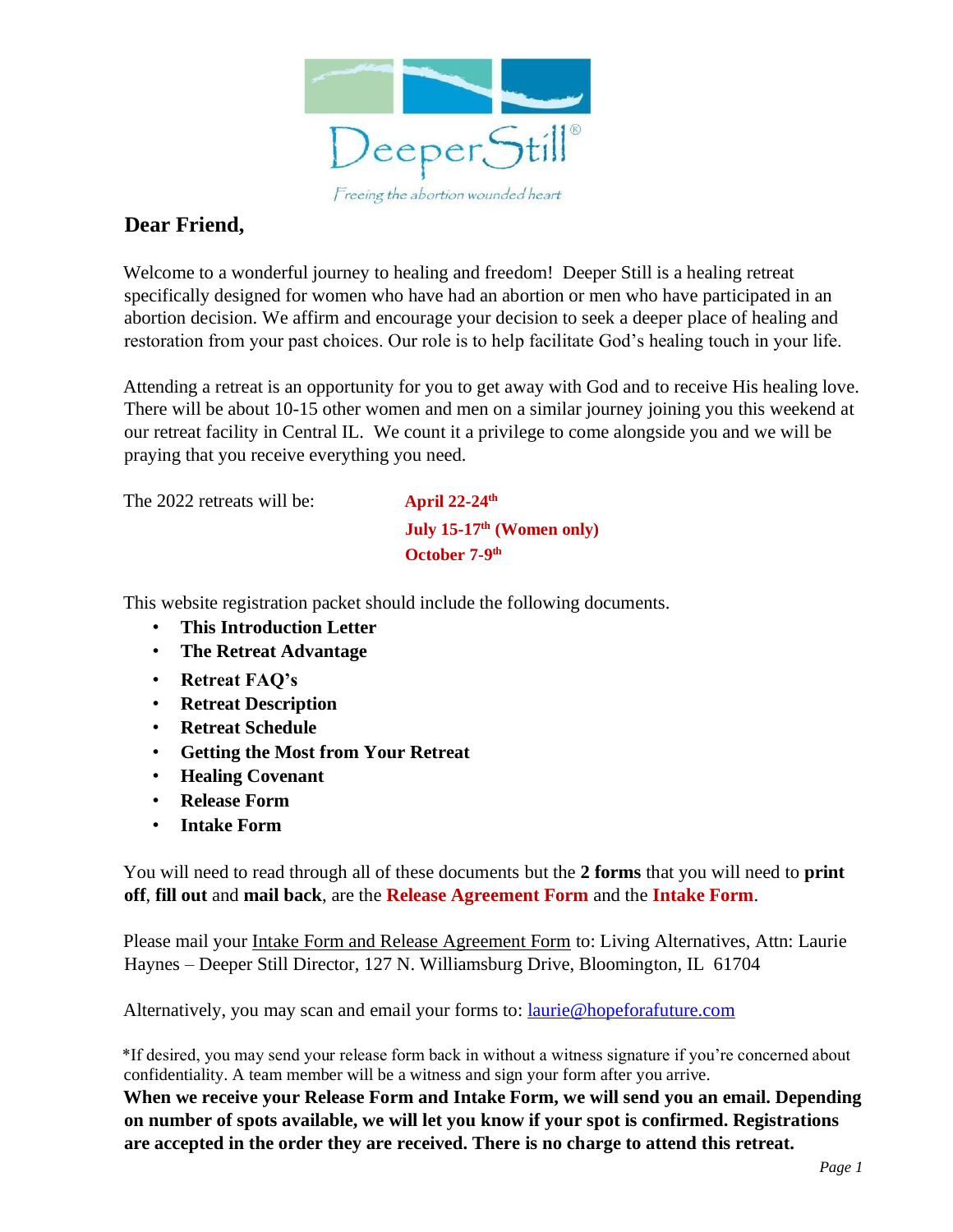Because our retreats quickly fill, we encourage you to send in your registration forms ASAP. We will always maintain a waiting list in case we have cancellations or in order to contact you for the next available retreat.

Approximately 4-6 weeks prior to the retreat, we will mail you a confirmation packet. This packet will contain detailed information about the retreat location and what you should bring. If you will be driving, we will send you directions. If you will be flying, your destination airport is **Central IL Regional Airport, Bloomington, IL (Code BMI)** 

The intake form will take some time and thought to complete. You may find that some "old" emotions and memories surface as you fill it out. This is normal so do not be discouraged, but rather resolve to press through and complete the form. These emotions are simply indicators of places that may still need a healing touch.

After we have sent out your confirmation letter and within 1-2 weeks of the retreat, we will text, call or email you to touch base and answer any of your last minute questions**.** 

There will be other people attending the retreat who make up our Ministry Team. They will be serving in several capacities, such as: hospitality, prayer support, teaching, leading us in worship and facilitating personal prayer ministry with each of you. You will be blessed by the gifts and talents of many. The ladies and men that serve on our Ministry Team are hand-picked and trained by us. **Our female team members only minister to our female participants and our male team members only minister to our male participants**. We can assure you that you can trust them all to be sensitive to the leading of the Lord, your needs, and your confidentiality.

**This Deeper Still Retreat can be a real milestone in your life**. God wants you to be healed, made whole, and set free to live the life He has for you. Here are a few comments made by other participants who have attended our retreat:

"There are no words to describe the overall experience. I am still experiencing so much freedom, so much joy. I've been set free by the grace of God. Bless you all for helping me to find this freedom".

"Before that retreat, I didn't know if I could stand to live another day. Now, every day truly is a gift from God, beautifully packaged and full of surprises that are custom-designed to bless my life. Experiencing this new life makes me want it for everyone, but especially for women who have had so much stolen from them, as I did."

"Letting go of some of my strongholds was a liberating thing. I do finally believe that God has forgiven me, my baby has forgiven me and now I can forgive myself. I can do that because what Jesus did for me was enough. Thank you for helping me see that".

We urge you to prayerfully consider this wonderful weekend. When you say "Yes" to the Lord, He will beautifully prepare your heart to receive all He has for you. With great expectation of His mercy and love,

Laurie Haynes Director - Deeper Still of Central IL laurie@hopeforafuture.com Phone: 309-212-1442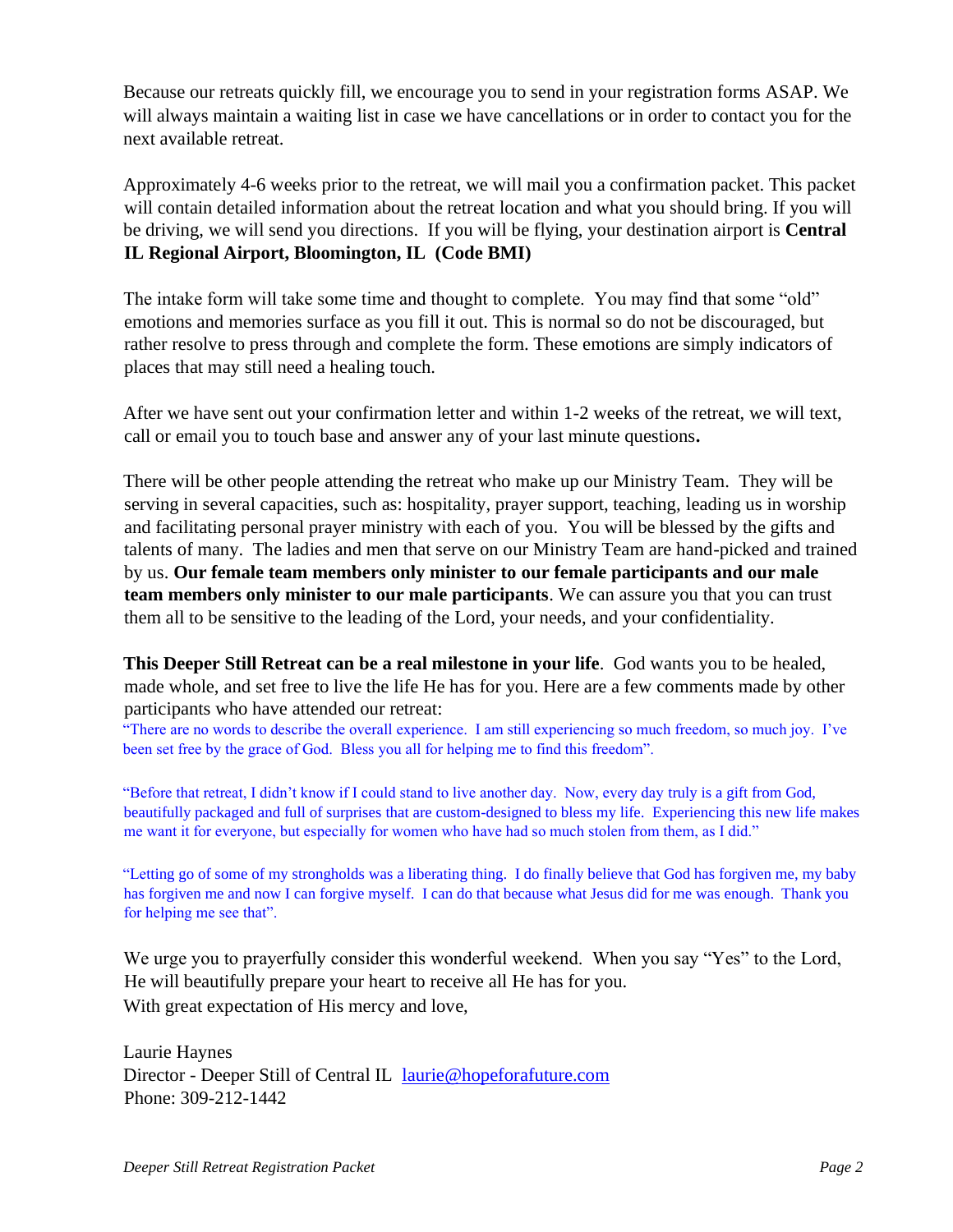# **The Retreat Advantage**

Our heavenly Father is full of mercy, grace and compassion. He longs to see the wounded and grief-stricken healed and set free from their captivity. The Bible teaches in Isaiah 61:1-3 that God has anointed us, His people, to bring good news to the afflicted, to bind up the brokenhearted, to proclaim liberty to the captives and to bring freedom to the prisoners. Further it says that we are to comfort all who mourn, to give a garland of beauty instead of ashes, to anoint with the oil of gladness instead of mourning, and to place a mantle of praise where there has been a spirit of despair.

This scripture is the backdrop for our Deeper Still retreats.

God can bring healing to people in a variety of ways, but we have found that a retreat setting is the most conducive venue to help us go to deep places of healing in a short amount of time.

- **You get away from familiar routines & responsibilities for a whole weekend.**
- **You can stay focused on the necessary healing tasks without disengaging.**
- **You join a small community of people on a similar journey.**
- **You can relax in a beautiful and comfortable setting.**
- **You experience a Christ-centered spiritual makeover.**
- **You are part of a safe and confidential community. You are well fed from God's word.**
- **You are well fed from the wonderful food we serve.**
- **You receive deeper levels of healing and freedom.**
- **Your destiny in God is re-ignited.**
- **You go home a different person than when you came.**
- **There is no financial fee to attend this retreat.**

So, what's not to love? If you're ready for one of the most eternally significant weekends of your life, please join us.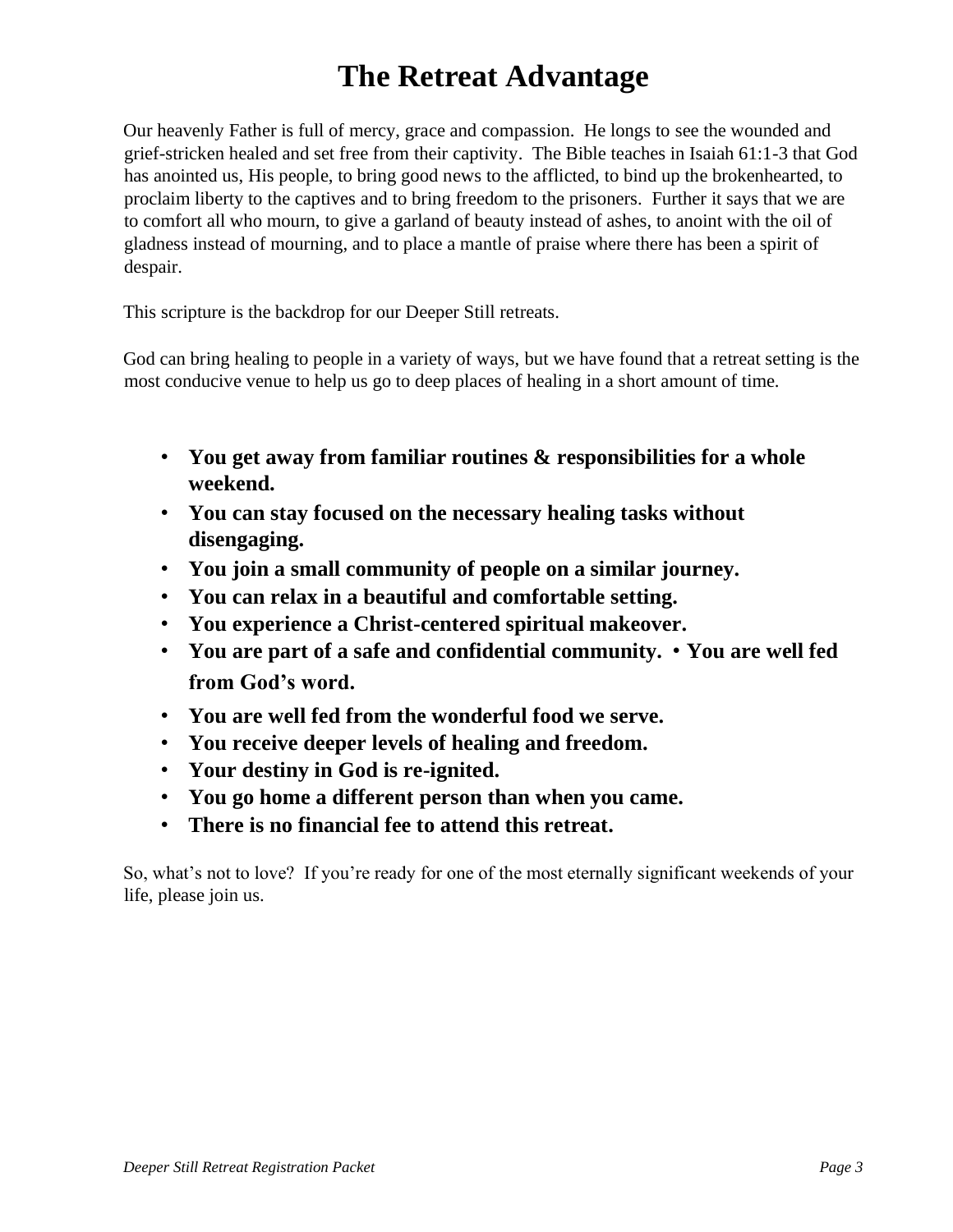# **Retreat FAQ's**

You will find plenty of information about our Deeper Still retreats as you continue to browse, but here are a few basics.

- **Our retreats run from Friday afternoon until Sunday afternoon. If you are flying in or driving more than 4 hours, we suggest you plan to arrive on Thursday (prior to the retreat) and stay the night at a hotel in Bloomington or Normal, IL (Hotel fees not covered by Deeper Still.)**
- **The airport is Central IL Regional Airport (CIRA). Code of airport is BMI. You need to make this airport your final destination.**
- **We can arrange to give you transportation to and from the airport. You can also rent a car if you would prefer.**
- **Our Retreat Lodge is a 30 minute drive from the airport.**
- **We can accommodate about 15-20 participants per spring and fall retreats and 8 women at the summer retreat. We cannot accommodate any friends or family members.**
- **Our Summer Retreat is for women only and is at a different location than our spring and fall retreats but still in the Central IL area.**
- **While there is cell phone coverage at the lodge, we encourage you to step away from your cellular device for this weekend so you will not be distracted.**
- **There is no registration fee to attend this retreat.**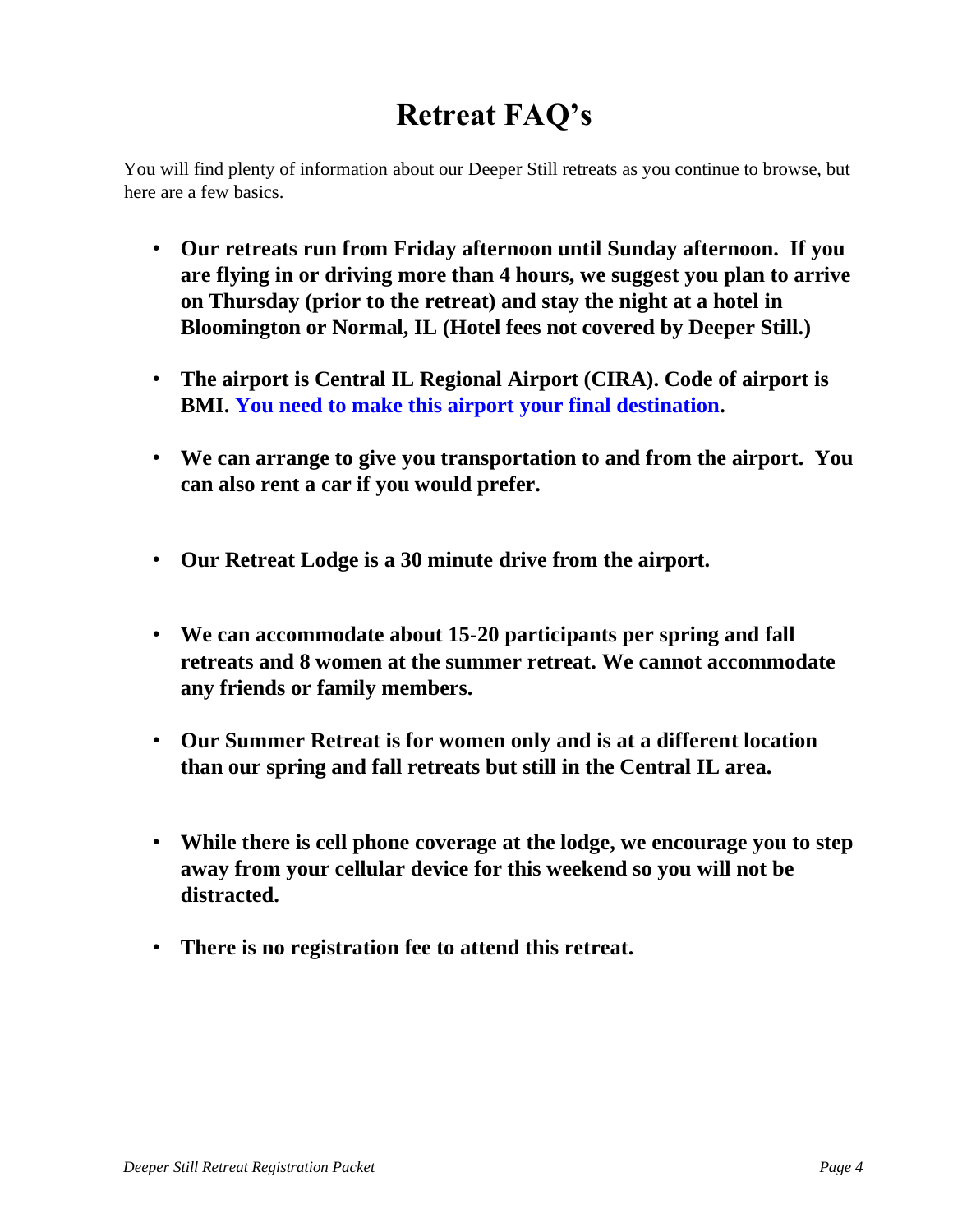## **Retreat Description**

**Friday afternoon**: The retreat starts with a welcome, introductions, and some opening remarks to set a framework and expectations for the weekend. Next, we spend some time in singing and worship. This invites God's presence and His peace. It also prepares our hearts to be knit together.

**Friday evening**: This evening is spent in sharing our stories. This is a critical first step in the healing process. For many of you this may be the first time you will have ever openly shared your story. Some of our team members will also share a brief story from their life. Some team members have had abortions and others have not, but we all have a story of a healing journey. We believe it's important for us as team members to be vulnerable and transparent with you, even as we are asking you to do the same.

**Saturday morning**: We start the morning with worship, we talk about the sanctity of human life and then we do a teaching called "The Perfect Sacrifice". It is primarily taken from Isaiah 53, and covers the atoning work of Jesus Christ on the cross. After the teaching, a team member will lead you through a time of prayer addressing forgiveness and reconciliation.

**Saturday afternoon**: Redemptive grieving is a necessary step in the healing process. We address this issue and offer you tangible ways to connect with your lost child(ren). This gesture brings a redemptive action to your grief.

Next, we affirm the vital role of motherhood and fatherhood. Abortion damages the heart of a mother and a father. Only as your mother's heart or father's heart is spiritually reconciled to your lost child(ren) can you be free to embrace your calling to mother or father from a healthy heart. We refer to this calling as the "Mother Mantle" and the "Father Mantle". We affirm this healing step with a powerful symbol as well.

Next, we address taking responsibility for the consequences of abortion that can affect our living children, our cities, our churches, and our land. Then we pray with you to break the common spiritual strongholds that can be erected in our lives as a result of sin and poor choices. Next is an opportunity for personal prayer ministry. There is an illustration activity to demonstrate this step as well.

**Saturday evening**: After dinner, we do some sharing from the day. Then we spend the rest of the evening in "crying out" for the restoration of the many areas of your life where you have lost hope, passion and vision. We combine our prayers with worship, and celebration of the work God has done. By this time, joy begins to spring forth.

**Sunday morning**: We end the weekend with a beautiful memorial service, communion and brunch.

For the next 2-3 weeks following the retreat, we initiate an email chat to help you continue to process your experiences. Then 6 weeks out after the retreat we have a reunion dinner so that we can reconnect and share what has happened in your life since the retreat.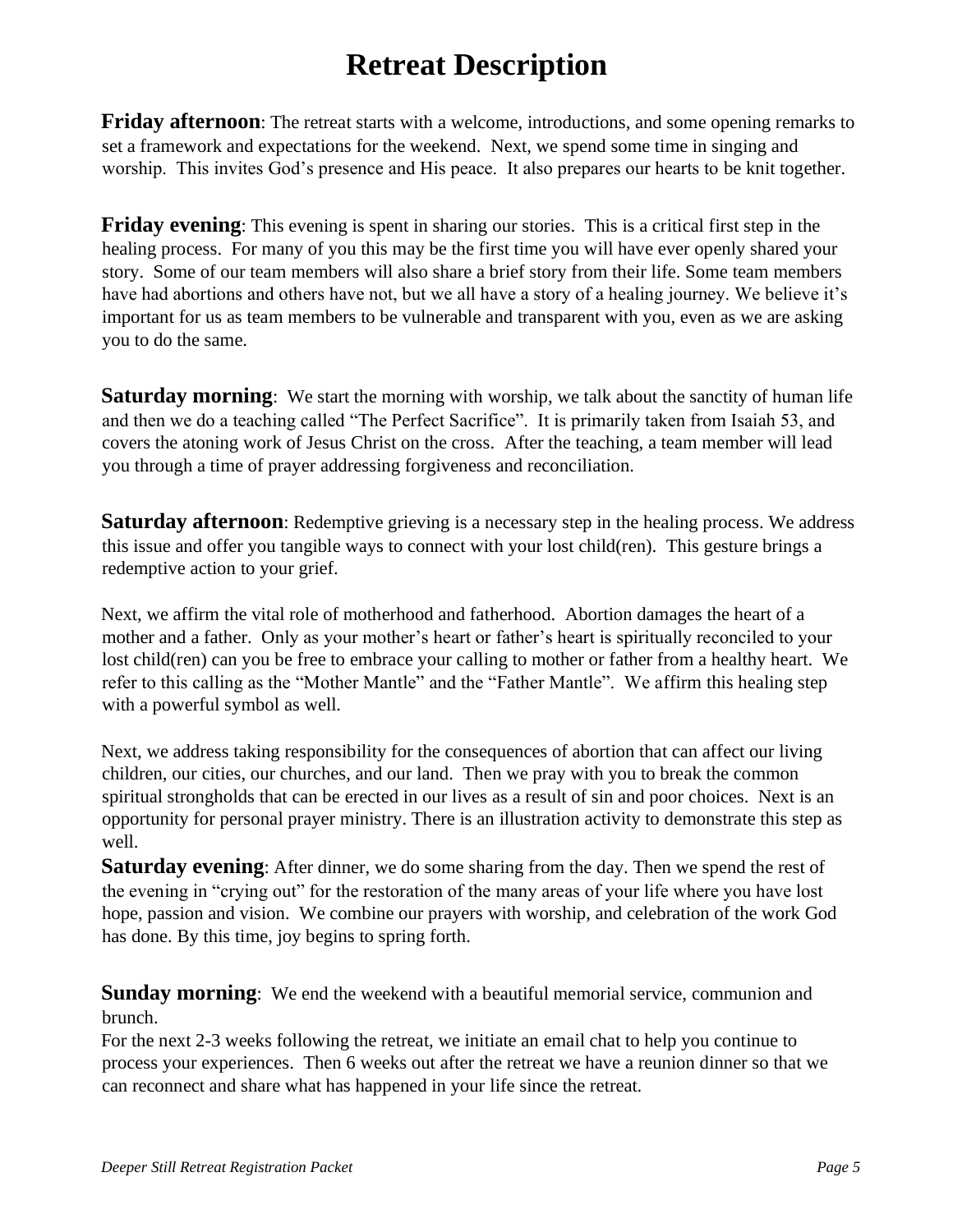# **Deeper Still Retreat Schedule**

#### **Friday**

| $2:00 - 3:00$ pm | Check-in                  |
|------------------|---------------------------|
| $3:00 - 3:45$    | Welcome & Opening Remarks |
| $3:45 - 4:45$    | Why We Worship            |
| $4:45 - 5:00$    | <b>Break</b>              |
| $5:00 - 6:00$    | <b>O</b> Dinner           |
| $6:00 - 6:45$    | Why We Share Our Stories  |
| $7:00 - 9:30$    | <b>Sharing Your Story</b> |

#### **Saturday**

| $7:00 - 8:00$   | <b>Breakfast</b><br><b>TOI</b>                          |
|-----------------|---------------------------------------------------------|
| $8:15 - 8:45$   | Overview of the day                                     |
| $8:45 - 9:00$   | Worship                                                 |
| $9:00 - 9:15$   | The Perfect Plan                                        |
| $9:15 - 9:30$   | <b>Break</b>                                            |
| $9:30 - 10:45$  | The Perfect Sacrifice                                   |
| $10:45 - 12:00$ | <b>Breakout Session</b>                                 |
| $12:30 - 1:15$  | <b>O</b> Lunch                                          |
| $1:15 - 1:45$   | Grieving & Reconciliation                               |
| $1:45 - 2:00$   | <b>Break</b>                                            |
| $2:00 - 3:00$   | The Mother Mantle, The Father Mantle                    |
| $3:00 - 3:30$   | Individual and Cultural Responsibility/Healing the Land |
| $3:30 - 3:45$   | <b>Break</b>                                            |
| $3:45 - 4:45$   | Strongholds & Soul Ties                                 |
| $4:45 - 6:30$   | Break Out Session / Listening Prayer / Free Time        |
| $6:30 - 7:30$   | Dinner<br>TO F                                          |
| $7:30 - 8:00$   | Reflections from the Day                                |
| $8:00 - 10:00$  | Crying Out for Restoration                              |

#### **Sunday**

| $7:30 - 8:15$   | <b>O</b> Light Breakfast          |
|-----------------|-----------------------------------|
| $8:30 - 9:30$   | Walking out your Freedom/Re-entry |
| $9:45 - 11:00$  | <b>Memorial Service</b>           |
| $11:30 - 12:15$ | <b>Brunch</b><br>TO F             |
| $12:15 - 1:00$  | Pack-Up, Shalom & Go Home         |

#### **\*This schedule is subject to change.**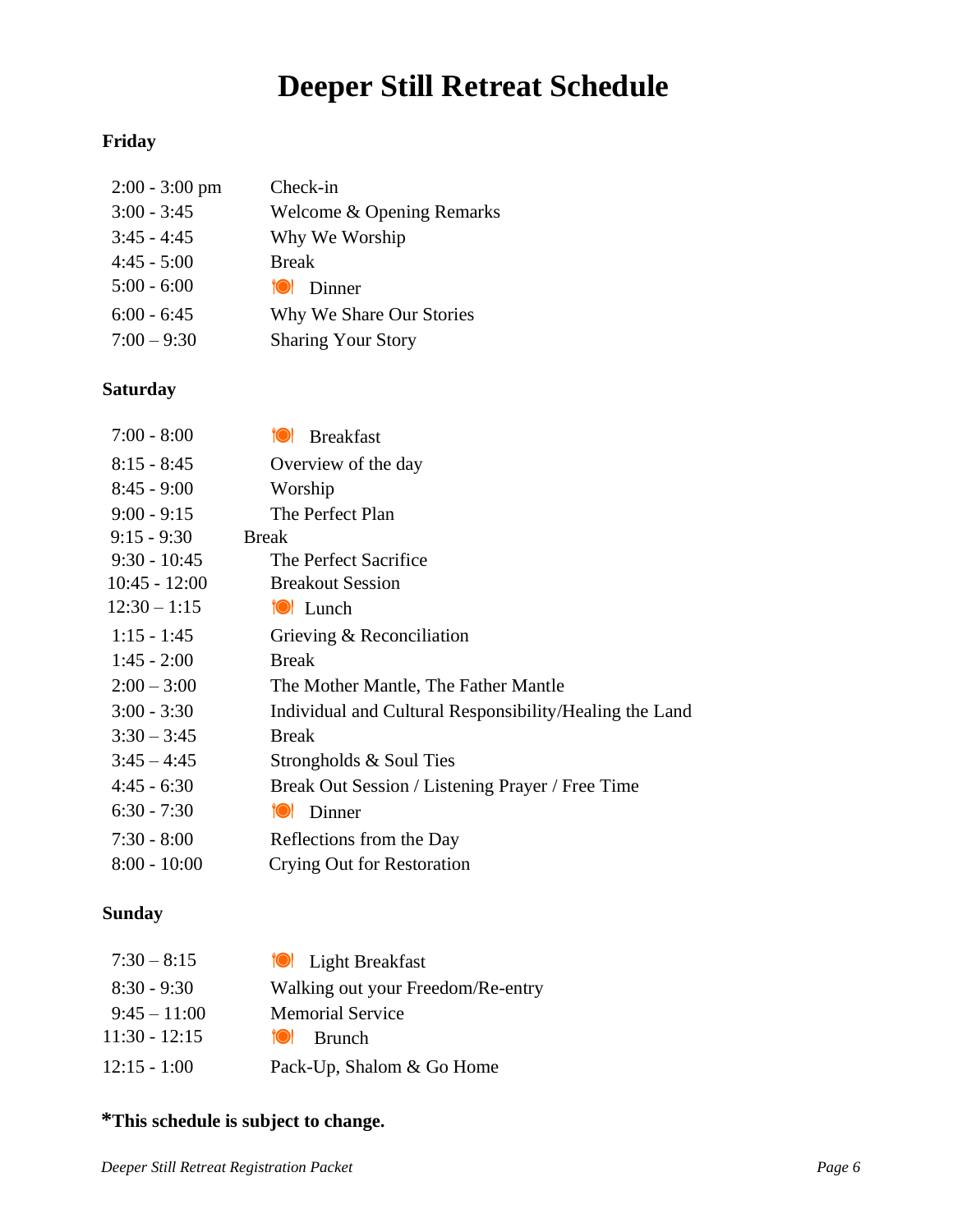### **Getting the Most from Your Retreat**

The name of our retreat, *Deeper Still,* was chosen because it describes the healing journey of many women and men. Those who come to this retreat have usually received some measure of healing but acknowledge that they are not yet completely free. We establish a safe environment where God's presence is strongly experienced through worship, prayer ministry and a loving community of Christian sisters and brothers. Within that context, we address core issues that are key to healing. This is an investment in yourself and in your relationship with God. We promise you – it will be worth it! Please read these guidelines in preparation for your retreat.

- 1. **Plan to be Focused** Be sure to place the retreat dates on your calendar, and start planning now. Work to free up your time so that you can come to the retreat focused and without distractions. Your emotional and spiritual health is important. Make it a priority.
- 2. **Fear Not** As time for the retreat draws near, you will find that both your emotions and your defense mechanisms will begin to surface. This is not unusual so don't get discouraged. **Do not talk yourself out of coming**. Just remember that your heart is being prepared for healing. Let your family/friends know that you may be more emotional during this time and that they need to extend you extra grace.
- 3. **Be Open** Be open and honest about your emotions. Emotional release is usually necessary for healing (tears, grief, anger, joy). These emotions will come easily for some, but not for others. Whatever your case, the Lord knows what you need emotionally and He knows how to get you there.
- 4. **Respect Yourself & Others** Every person on this retreat will be on his or her own unique healing journey. We simply ask that you respect each other's journey and that you be patient with yourself and others. Healing is a process. Do not compare yourself to others and do not jump ahead to the next issue or discussion. Each session will lay a foundation for the next.
- 5. **Stay Focused** Keep your focus on the abortion related issues. Although we will address some other related issues from your life, the wounds from abortion are foundational. As those wounds are healed, you will experience a new release for healing in other areas of your life.
- 6. **Keep it Confidential** It's vital that everyone is committed to Confidentiality for everyone present.
- 7. **Be Patient** It's okay to not feel completely resolved by the end of each session. Part of the healing process is to live with seasons of mystery. Every step you take will add up to a whole. Resting and waiting on God to move is also part of the process.
- 8. **Be at Peace** Peace I leave you; My peace I give you; not as the world gives, do I give you. Let not your heart be troubled, neither let it be afraid. John 14:27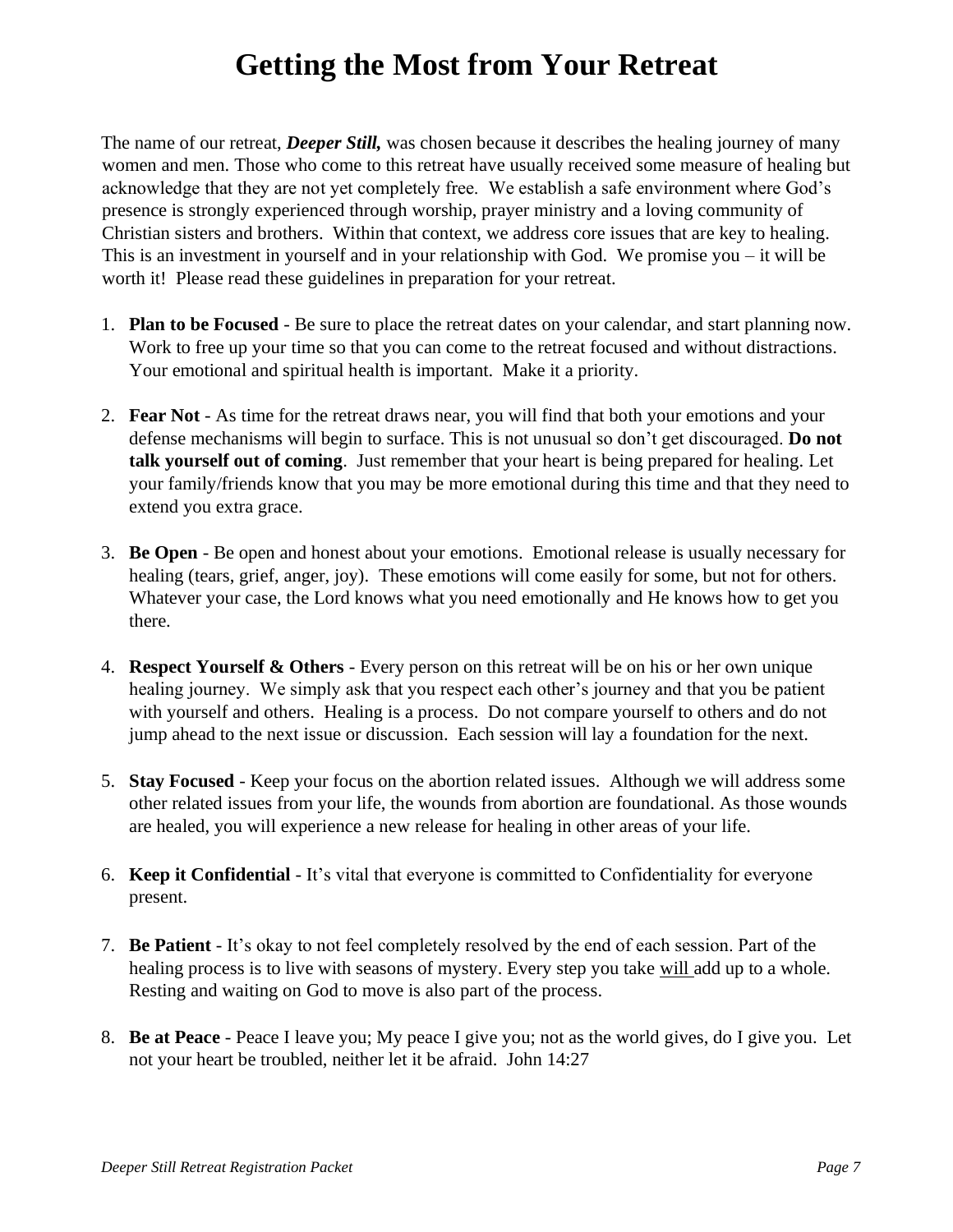# Deeper Still Healing Covenant

### Dear Lord,

Believing that you are the only way to life and healing, and trusting that you desire me to be whole and free from my past choices and sins, I choose to enter into this special healing covenant with you.

Lord, I hereby give you permission to do a deep and cleansing work in my life. I am saying "yes" to the healing path that you would design just for me.

Realizing that this journey may take me through painful places, I am asking for your precious grace and mercy to sustain me and give me courage. Please make your word alive to me, and send the people I need a long the way for encouragement.

I thank you that your presence goes with me and that you will never leave me or forsake me.

### **Signature**

Date

You keep this document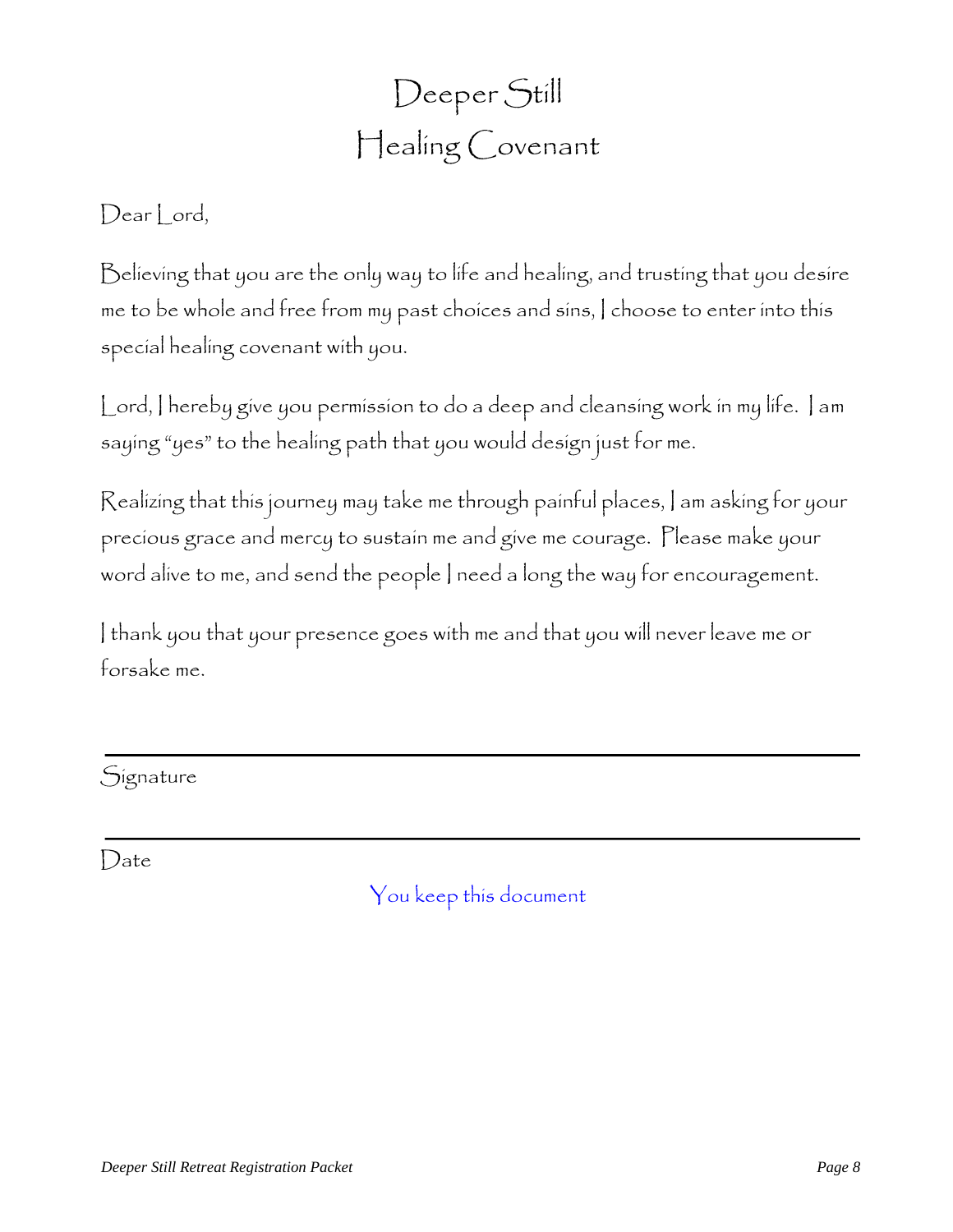### *Deeper Still®* **Participant Release Agreement**

Deeper Still is a program including healing retreats for women and men who have undergone or participated in an abortion procedure (the "Program"). The Program is offered by Living Alternatives A Pregnancy Resource Center, Inc. ("LAPRC") specifically designed to address the healing of emotional and spiritual wounds associated with abortion.

Deeper Still retreats are hosted by LAPRC staff and a team of volunteers ("Team Members") who have received paraprofessional training to assist attendees in the spiritual healing process within the context of the Program. Participation by attendees in Deeper Still retreats or any associated function(s) is not intended as a substitute for professional counseling and/or medical treatment.

By signing this agreement form, I freely and voluntarily agree with and understand the following statements to be true and I hereby agree to bind myself to such statements in consideration for the opportunity to participate as an attendee of an upcoming Deeper Still retreat.

- The Team Members are volunteers and not licensed professional counselors.
- The Team Members are not giving medical advice, making diagnoses, or providing licensed professional counseling.
- Though there is no registration fee required to attend the retreat, each participant is responsible for any transportation costs incurred getting to the retreat and returning home afterwards. As an accommodation, a Team Member may offer to transport a participant to the retreat site in her or his personal vehicle (e.g., from the BMI airport to the retreat) at no cost to the participant. If a participant accepts such transportation, then the participant assumes all risks associated with riding in such personal vehicle and agrees that Deeper Still and LAPRC are not responsible for any accidents, injuries or damages resulting from such transportation and that the participant's sole source of recovery is limited to the driver's vehicle insurance.
- I will not hold Deeper Still, the Team Members, LAPRC or other persons or entities directly associated with Deeper Still responsible for my actions or the actions of others made in response to any teaching, advice, ministry or any other goods and/or services I may obtain at a Deeper Still function.
- I fully release Deeper Still, the Team Member, LAPRC and/or persons/entities directly associated with them from any and all liability whatsoever.
- I assume full personal responsibility for any financial obligation I undertake based on and/or in response to any teaching, advice, ministry or any other goods and/or services I may obtain at a Deeper Still function.
- Information I give to any Team Member will remain confidential. However, I also understand exceptions to such confidentiality include:  $\circ$  any situation in which I communicate I am considering physically harming any situation in which I communicate I am considering physically harming myself or another person, o any situation where a Deeper Still team member suspects child abuse or neglect has taken place and is required by law to report those suspicions
	- o any situation in which a formal grievance is brought against Deeper Still, the Team Members, LAPRC and/or persons/entities directly associated with them.
- Any formal grievance brought against Deeper Still, the Team Members, LAPRC and/or persons/entities directly associated with them are to be decided under Illinois law and, if litigation ensues, in Illinois State courts of law in McLean County, Illinois - the state courts in which are deemed a proper venue by the undersigned for any such action—wherein such courts, based on this agreement, shall have personal jurisdiction over the undersigned.
- If any part of this agreement is deemed void by a court of law, the other portions of the agreement will remain in full force and effect.

|                | Date: |
|----------------|-------|
|                |       |
|                |       |
| *Name (Print): |       |

**\***If desired, you may send your release form back in without a witness signature (if you're concerned about confidentiality) and one of the team members will be a witness and sign your form after you arrive.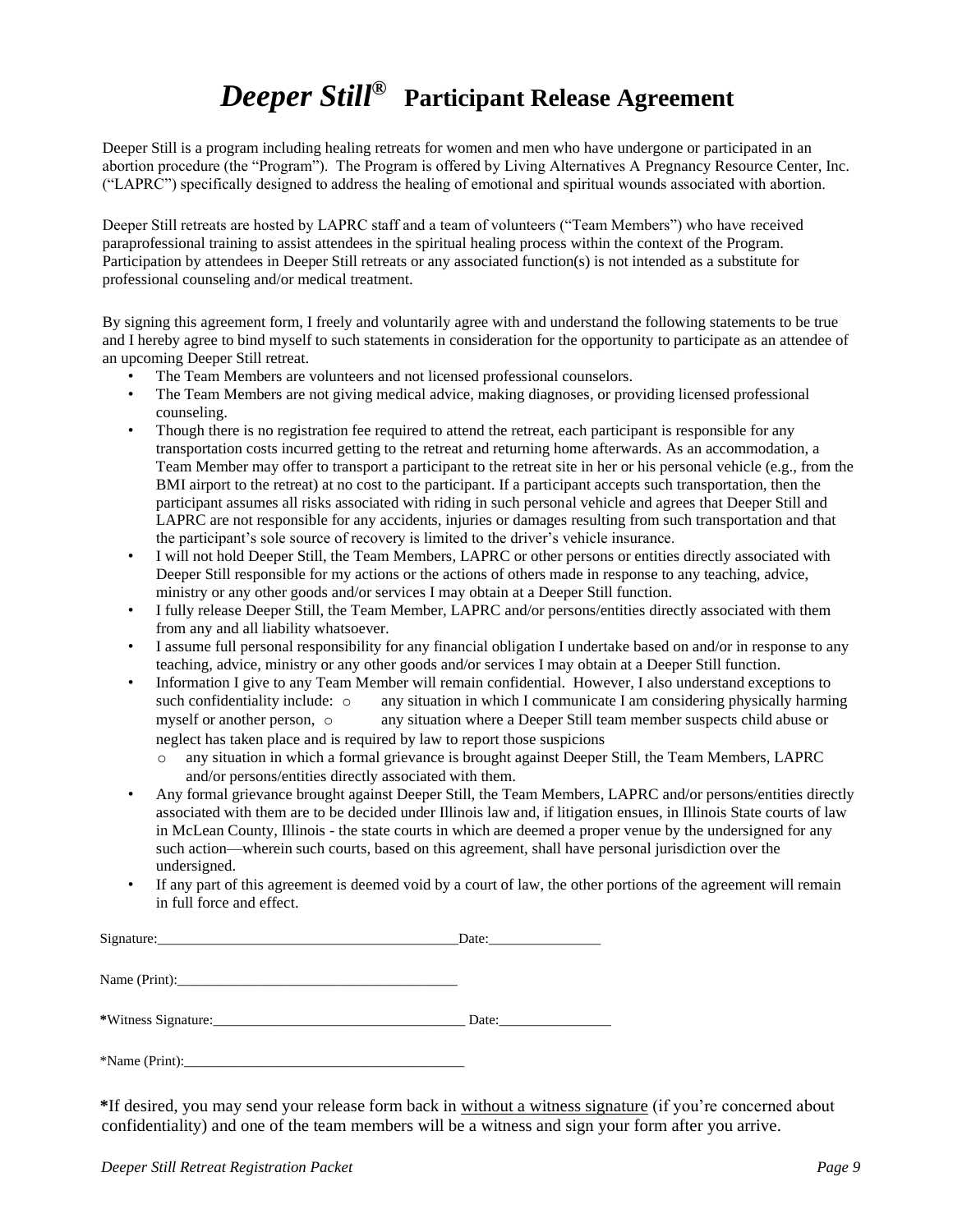# **Confidential Intake Form**

|                                                                                                                                                                                                                                                                          |  |                           | Today's Date: Dates of the retreat you're choosing:                               |
|--------------------------------------------------------------------------------------------------------------------------------------------------------------------------------------------------------------------------------------------------------------------------|--|---------------------------|-----------------------------------------------------------------------------------|
|                                                                                                                                                                                                                                                                          |  |                           |                                                                                   |
|                                                                                                                                                                                                                                                                          |  |                           |                                                                                   |
|                                                                                                                                                                                                                                                                          |  |                           | Most Accessible Phone #'s: cell $(\_\_\_\_\_$ . home $(\_\_\_\_\_$                |
|                                                                                                                                                                                                                                                                          |  |                           | May we leave a message on your voice mail? Yes, No comment ______________________ |
|                                                                                                                                                                                                                                                                          |  |                           |                                                                                   |
|                                                                                                                                                                                                                                                                          |  |                           |                                                                                   |
|                                                                                                                                                                                                                                                                          |  |                           | Ethnicity: (circle) Caucasian, African American, Asian, Hispanic, Other           |
| Marital Status: (circle) Single, Married, Separated, Divorced, Widowed                                                                                                                                                                                                   |  |                           |                                                                                   |
|                                                                                                                                                                                                                                                                          |  |                           |                                                                                   |
| If married, does your husband or wife know about the abortion(s)? Yes, ____, No, ____. If No,                                                                                                                                                                            |  |                           |                                                                                   |
|                                                                                                                                                                                                                                                                          |  |                           |                                                                                   |
| On the journey to healing and freedom from your abortion(s), how would you rate your progress?<br>(1) being low, (10) being high (circle) $1 \t2 \t3 \t4 \t5 \t6 \t7 \t8 \t9 \t10$                                                                                       |  |                           | ,我们也不能在这里的时候,我们也不能在这里的时候,我们也不能会在这里,我们也不能会在这里的时候,我们也不能会在这里的时候,我们也不能会在这里的时候,我们也不能会  |
| To your knowledge, has anyone else in your family ever had an abortion? Yes _____, No ______                                                                                                                                                                             |  |                           |                                                                                   |
| Do any of your family members know about your abortion(s)? Yes ______, No _________<br>Have you ever been sexually abused? Yes _______,                                                                                                                                  |  | $No$ <sub>_______</sub> , |                                                                                   |
| To your knowledge, have you ever been ritually abused? Yes ______, No _______, Have<br>you ever struggled with sexual identity confusion? (understanding your femininity or<br>masculinity, sexual identity, homosexual experiences or desires, etc.) Yes ____, No ____, |  |                           |                                                                                   |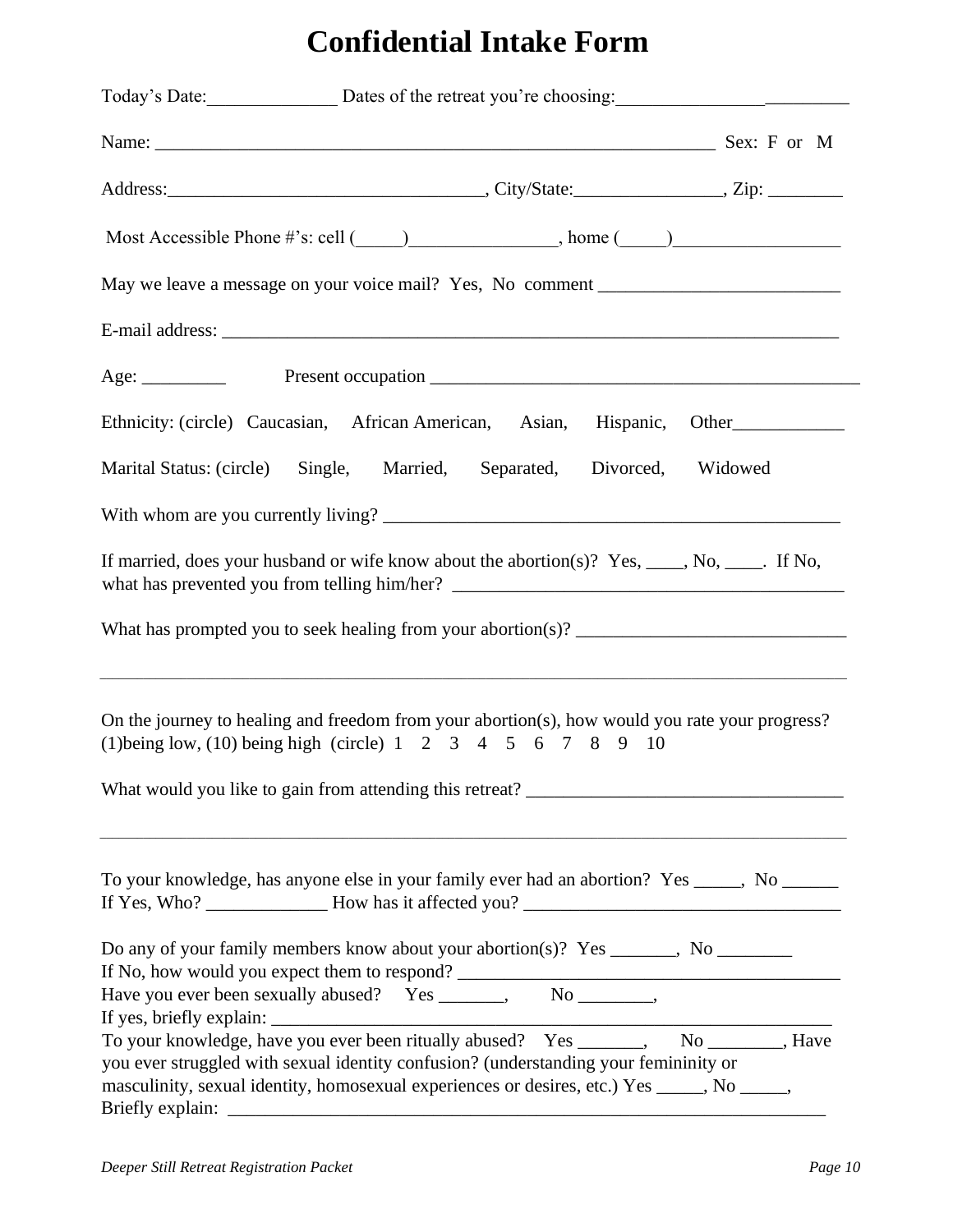Circle any of the symptoms or feelings that you may have experienced since your abortion:

| guilt                           | hopelessness       | self hatred        |
|---------------------------------|--------------------|--------------------|
| shame                           | anxiety            | sexual problems    |
| fear                            | depressed          | helplessness       |
| emotionally "numb"              | anger              | headaches          |
| sad                             | suicidal ideas     | eating disorders   |
| change in relationships         | nightmares         | panic attacks      |
| low self esteem                 | sleep disturbances | grief/loss         |
| marital stress                  | alcohol/drugs      | resentment         |
| loneliness                      | cutting yourself   | obsessive thoughts |
| infertility                     | crying spells      | accusing voices    |
| Any others not mentioned above: |                    |                    |

Have you ever been hospitalized in an effort to control any of these symptoms? If yes, please explain:

Are you currently under the care a professional therapists or counselor? Yes \_\_\_\_\_, No \_\_\_\_\_\_\_ If Yes, we recommend that you tell your counselor that you will be attending this retreat. If you would like us to share information about our retreat with your counselor, we would be happy to do so. Would you like to have your counselor contact us? Yes \_\_\_\_\_, No \_\_\_\_\_\_\_ Are you currently taking any medication to control any of the above symptoms? If Yes, what are you taking? \_\_\_\_\_\_\_\_\_\_\_\_\_\_\_\_\_\_\_\_\_\_\_\_ Is there is anything about your medication protocol that we should know? Please explain:

#### **PREGNANCY AND ABORTION HISTORY**

**For women**: How many pregnancies have you had? \_\_\_\_\_\_\_\_ How many abortions? \_\_\_\_\_\_

**For men**: How many abortions have you participated in or have knowledge of ?

| 1st pregnancy:                                                                        | Carried to term,                                      |        | Abortion, Miscarried, | Adoption                                      |
|---------------------------------------------------------------------------------------|-------------------------------------------------------|--------|-----------------------|-----------------------------------------------|
|                                                                                       |                                                       |        |                       | Month <u>Vear</u> Year Sex of baby (if known) |
|                                                                                       | How old were you?_________ Marital Status: __________ |        |                       |                                               |
| If abortion:                                                                          |                                                       |        |                       |                                               |
| Type: Chemical (pill) Suction $D \& E$                                                |                                                       | Saline | <b>Partial Birth</b>  | Other                                         |
|                                                                                       |                                                       |        |                       |                                               |
| What was the reason for your abortion?                                                |                                                       |        |                       |                                               |
| Were you in favor of the abortion?                                                    |                                                       |        |                       |                                               |
| Did you feel pressured to choose abortion?                                            |                                                       |        |                       |                                               |
| What was the outcome of your relationship with the father of that baby or the mother? |                                                       |        |                       |                                               |
|                                                                                       |                                                       |        |                       |                                               |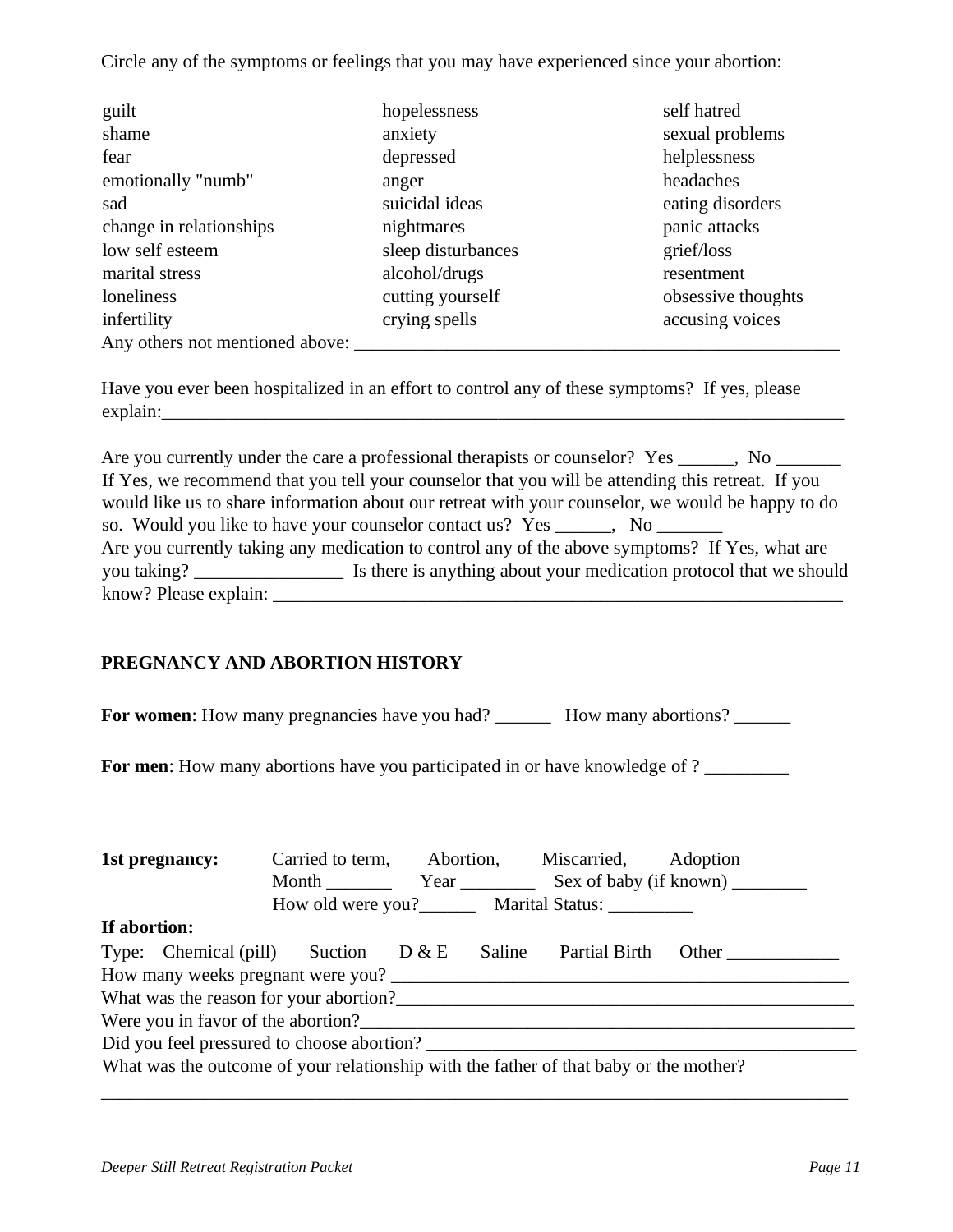| 2 nd pregnancy:                                                                                                                     | Carried to term, Abortion, Miscarried, Adoption |                                        |                                                         |                                                                                     |
|-------------------------------------------------------------------------------------------------------------------------------------|-------------------------------------------------|----------------------------------------|---------------------------------------------------------|-------------------------------------------------------------------------------------|
|                                                                                                                                     |                                                 |                                        |                                                         |                                                                                     |
|                                                                                                                                     |                                                 |                                        | How old were you?__________ Marital Status: ___________ |                                                                                     |
| If abortion:                                                                                                                        |                                                 |                                        |                                                         |                                                                                     |
|                                                                                                                                     |                                                 |                                        |                                                         | Type: Chemical (pill) Suction $D \& E$ Saline Partial Birth Other                   |
|                                                                                                                                     |                                                 |                                        |                                                         |                                                                                     |
|                                                                                                                                     |                                                 |                                        |                                                         |                                                                                     |
|                                                                                                                                     |                                                 |                                        |                                                         |                                                                                     |
|                                                                                                                                     |                                                 |                                        |                                                         |                                                                                     |
| What was the outcome of your relationship with the father of that baby or the mother?                                               |                                                 |                                        |                                                         |                                                                                     |
|                                                                                                                                     |                                                 |                                        |                                                         |                                                                                     |
| 3rd pregnancy:                                                                                                                      |                                                 |                                        | Carried to term, Abortion, Miscarried, Adoption         |                                                                                     |
|                                                                                                                                     |                                                 |                                        |                                                         |                                                                                     |
|                                                                                                                                     |                                                 |                                        | How old were you?_________ Marital Status: __________   |                                                                                     |
| If abortion:                                                                                                                        |                                                 |                                        |                                                         |                                                                                     |
|                                                                                                                                     |                                                 |                                        |                                                         | Type: Chemical(pill) Suction $D \& E$ Saline Partial Birth Other                    |
|                                                                                                                                     |                                                 |                                        |                                                         |                                                                                     |
|                                                                                                                                     |                                                 |                                        |                                                         |                                                                                     |
| Did you feel pressured to choose abortion?                                                                                          |                                                 |                                        |                                                         |                                                                                     |
| What was the outcome of your relationship with the father of that baby or the mother?                                               |                                                 |                                        |                                                         |                                                                                     |
|                                                                                                                                     |                                                 |                                        |                                                         |                                                                                     |
| 4th pregnancy:                                                                                                                      |                                                 |                                        | Carried to term, Abortion, Miscarried, Adoption         |                                                                                     |
|                                                                                                                                     |                                                 |                                        |                                                         |                                                                                     |
|                                                                                                                                     |                                                 |                                        | How old were you?_________ Marital Status: __________   |                                                                                     |
| If abortion:                                                                                                                        |                                                 |                                        |                                                         |                                                                                     |
|                                                                                                                                     |                                                 |                                        |                                                         | Type: Chemical(pill) Suction $D \& E$ Saline Partial Birth Other                    |
|                                                                                                                                     |                                                 |                                        |                                                         |                                                                                     |
|                                                                                                                                     |                                                 |                                        |                                                         |                                                                                     |
|                                                                                                                                     |                                                 |                                        |                                                         |                                                                                     |
| Were you in favor of the abortion?                                                                                                  |                                                 |                                        |                                                         |                                                                                     |
|                                                                                                                                     |                                                 |                                        |                                                         |                                                                                     |
| Did you feel pressured to choose abortion?<br>What was the outcome of your relationship with the father of that baby or the mother? |                                                 |                                        |                                                         |                                                                                     |
|                                                                                                                                     |                                                 |                                        |                                                         |                                                                                     |
| 5th pregnancy:                                                                                                                      |                                                 | Carried to term, Abortion, Miscarried, |                                                         | Adoption                                                                            |
|                                                                                                                                     |                                                 |                                        |                                                         |                                                                                     |
|                                                                                                                                     |                                                 |                                        | How old were you? Marital Status:                       |                                                                                     |
| If abortion:                                                                                                                        |                                                 |                                        |                                                         |                                                                                     |
| Type: Chemical(pill)                                                                                                                | Suction                                         | $D \& E$ Saline                        |                                                         | Partial Birth Other                                                                 |
|                                                                                                                                     |                                                 |                                        |                                                         |                                                                                     |
|                                                                                                                                     |                                                 |                                        |                                                         |                                                                                     |
|                                                                                                                                     |                                                 |                                        |                                                         | Were you in favor of the abortion?<br>The manufactured and the set of the abortion? |
| What was the outcome of your relationship with the father of that baby or the mother?                                               |                                                 |                                        |                                                         | Did you feel pressured to choose abortion?                                          |

<sup>\*</sup> **If any other pregnancies/ abortions please write information on the back of this form using similar format**